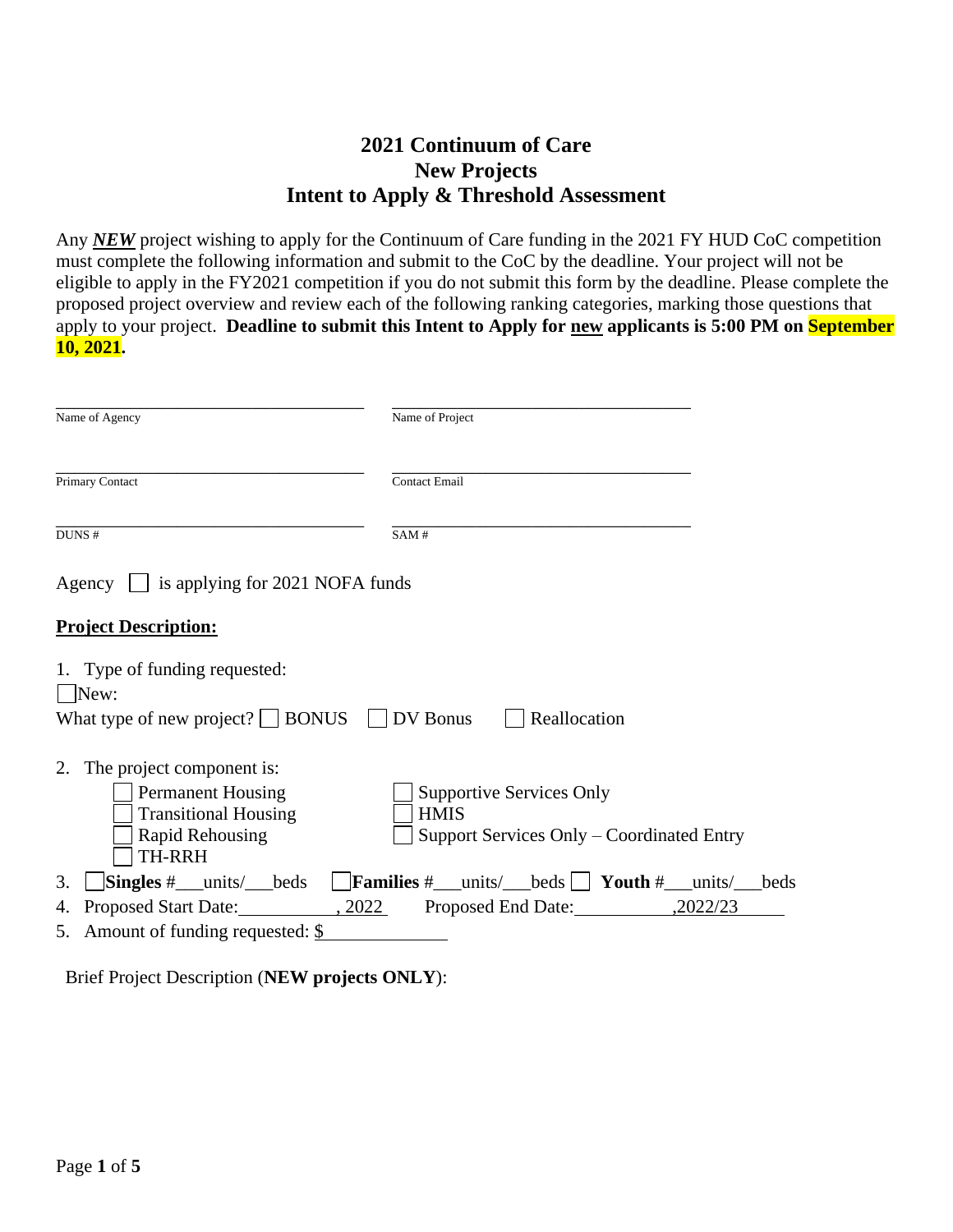## **Coordinated Assessment & Referral**

The applicant does NOT agree to participate in the Coordinated Entry System. The applicant agrees to participate in the Coordinated Entry System including:

- Filling all beds/units through the central prioritization list & process.
- Abiding by CoC Coordinated Entry System policies & practices.

#### **CoC Participation**

The applicant agrees to regularly attend CoC meetings and participate on a committee.

The applicant agency agrees to provide project level data to the CoC by:

- Participating in the annual point-in-time sheltered and unsheltered count
- Submitting program reports to the CoC by requested deadlines
- Participating in an annual CoC Planning, Gaps Analysis and Needs Assessment
- Submitting required LSA, HIC, PIT, and GIW reports by CoC deadlines

Giving the Local System Administrator administrative access to your all programs reported in the HIC or providing the necessary waiver request to CoC and submitting required data in a timely manner

## **HMIS**

Applicant does NOT currently utilize HMIS and does not intend to if funded. (Note this will affect your eligibility if not a VAWA funded agency)

Applicant does NOT currently utilize HMIS but agrees to utilize if funded.

Applicant does currently utilize HMIS and assures compliance with:

- Unique username and password
- Secure location for equipment
- Locking Screen Savers
- Virus protection with auto update
- Individual or network firewalls
- Restrictions on access to HMIS via public forums
- Compliance with HMIS policy and procedures manual
- Validation of off-site storage of HMIS data

## **Services:**

Please check ALL that apply to your program:

- $\Box$  Applicant assures that program will have policies that ensure all children are enrolled in school and connected to appropriate services within the community.
- $\Box$  Applicant assures that case managers will systematically assist clients in completing applications for mainstream benefits.
	- Applicants assure that staff will systematically follow-up to ensure mainstream benefits are received.

Applicant assures that transportation assistance is provided to clients to attend mainstream benefit appointments, employment training, or job when appropriate.

Homeless assistance providers use a single application form for four or more mainstream programs.

Applicant agrees that all participants will come from the streets, emergency shelter, transitional housing (entering as homeless), institution, or place not meant for human habitation.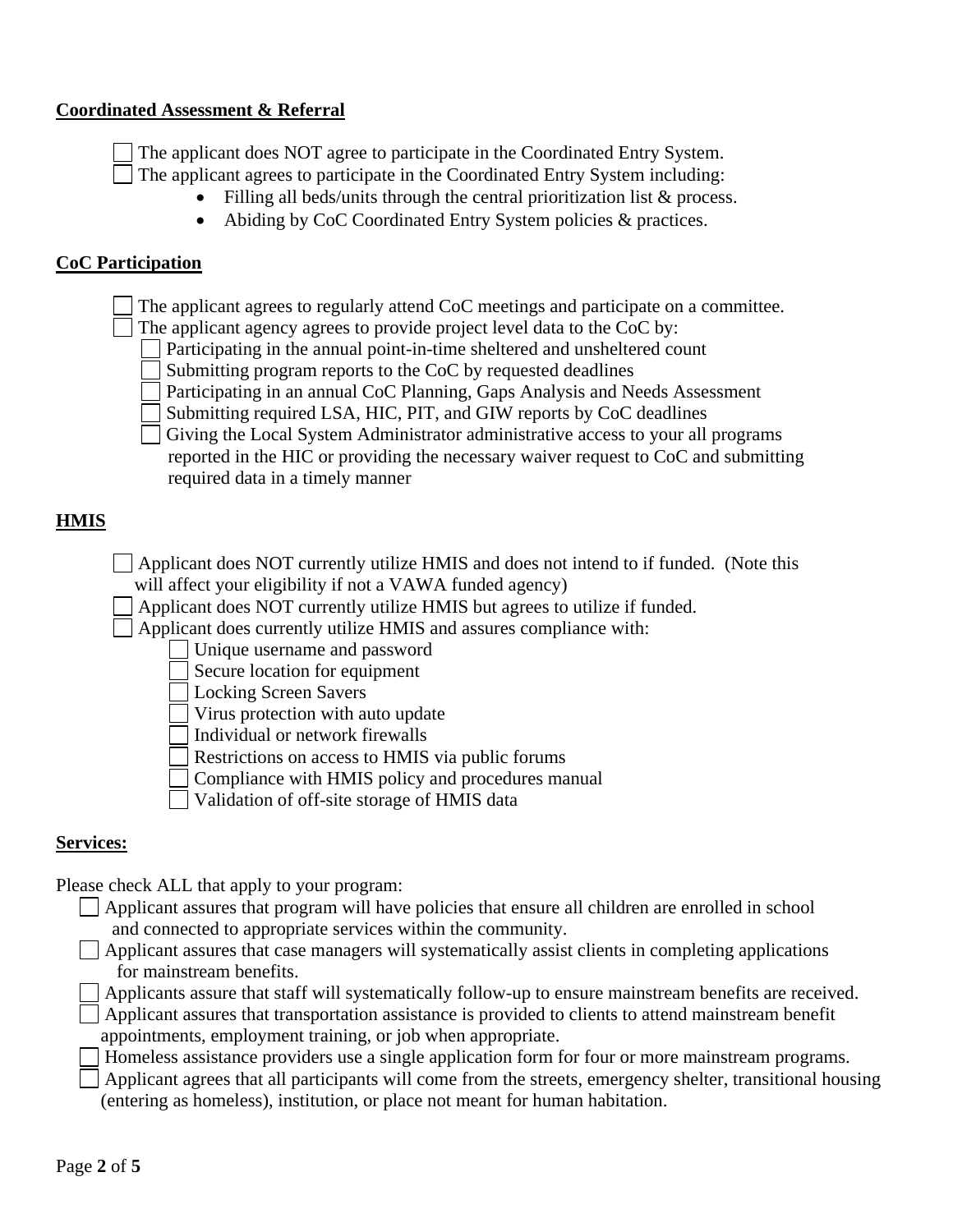Applicant incorporates known best practices models into project policies and practices. Check all that apply:

- Housing First
- Client/Person Centered
- Trauma Informed
- Harm Reduction
- Strengths Based

## **Chronic Homeless Preference (New PSH Projects ONLY!)**

Applicant agrees to give preference to Chronic Homeless when filling vacant units. Applicant does NOT agree to give preference to Chronic Homeless when filling vacant units.

## **Housing First Model (New PSH and RRH Projects ONLY!)**

- **Applicant agrees to give preference to Chronic Homeless when filling vacant units.**
- Applicant does NOT agree to give preference to Chronic Homeless when filling vacant units.
- Applicant has low barriers to program entry.
- Applicant has several barriers to program entry, i.e., sobriety, criminal background, etc.
- Applicant uses a Housing First model.
- Applicant does NOT use a Housing First model.

# **Project Quality Thresholds: (NEW PH Applicants ONLY!)**

Please check ALL of the following thresholds that apply to your program/agency:

- $\Box$  Type, scale and location fit needs of participants (1 point)
- Type, scale and location of supportive services fits needs and transportation for participants (1 point)
- $\Box$  Participants are given individual and specific assistance to obtain mainstream benefits (1 point t)
- Participants helped to obtain and remain in PH  $(1 \text{ point})$
- Participants are assisted to both increase income and live independently using mainstream housing and services (1 point)
- At least 75% of proposed participants will come from street or other locations not meant for human habitation, emergency shelters, safe havens, or transitional housing (if originally from the streets or emergency shelters). (1 point)
- Services and housing are accessible to amenities (grocery, pharmacies, etc.) (1 point)
- Program/activities will be administered in most integrated setting appropriate for persons with disabilities. Persons with disabilities interact with person w/out disabilities. (1 point)
- Applicant has the history/capacity to complete timely and accurate drawdowns, performance reports. (1 point)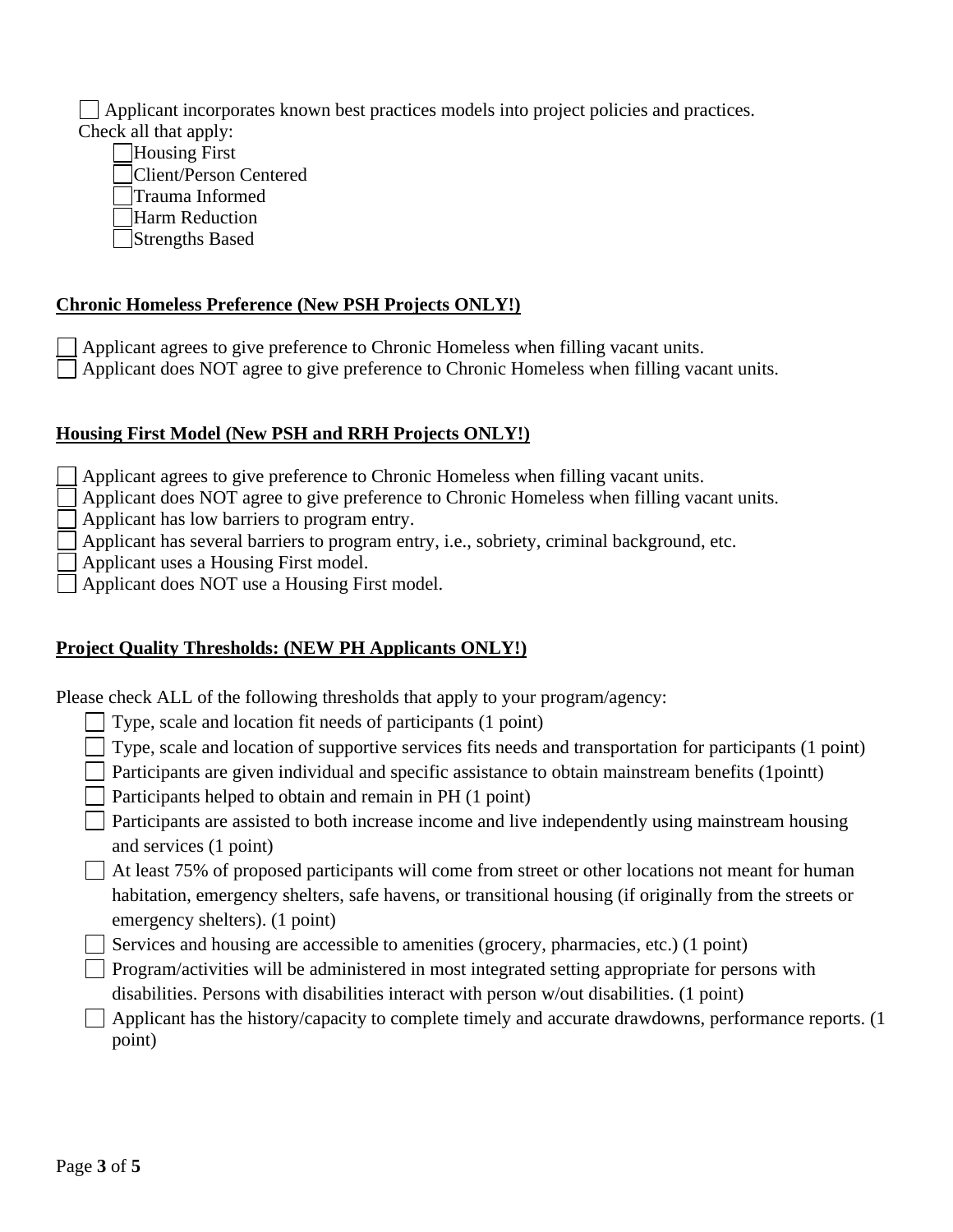In the past, having letters indicating financial support ("leverage letters") for its projects improved the CoC's score in the national competition. In 2021, as in 2019/2020, the CoC is not scored on the amount of leverage it submits and leverage documentation is not required as part of the project application. Match remains a requirement, with the exception of "leasing only" projects.

**Match requirement – 25%**<br>% of Leverage Total Leverage  $\frac{\gamma_1}{\gamma_2}$ % of Cash Match\_\_\_\_\_\_\_\_\_\_ Total In-kind Match \$\_\_\_\_\_\_\_\_\_\_\_\_\_\_\_

Eligible Match Contributions:

- Cash match federal (excluding CoC program funds), State, local, and private sources, provided the funds from the source are not statutorily prohibited to be used as match. NOTE: Program income CAN be used as match.
- In-kind match value of any real estate property, equipment, goods, or services contributed to the project as match, provided that the recipient or sub recipient had to pay for them with grant funds, the costs would have been eligible.
- Advocacy
- $\triangleright$  Children's programming materials, events, childcare services
- Counseling recovery groups, support groups, therapy
- Education, Employment & Training activities
- Financial Services
- Health services
- Housing motel vouchers, housing search, leased value of building, etc.
- Human Resources
- **Departions**

Written Commitments:

- Must be documented on letterhead stationery
- Signed by an authorized representative
- Dated see FY 2021 NOFA Project Application Detailed Instructions for date range
- In your possession at the time of application submission
- $\blacktriangleright$  Must contain the following:
	- o Name of the organization providing the contribution
	- o Type of contribution
	- o Value of the contribution
	- o Name of project and sponsor organization to which the contribution will be given
	- o Date the contribution will be available

**Written commitments are required for all project applicants. Commitment letters must be dated within 60 days of the CoC application deadline of November 16, 2021. Commitment letters must be submitted with each project application.**